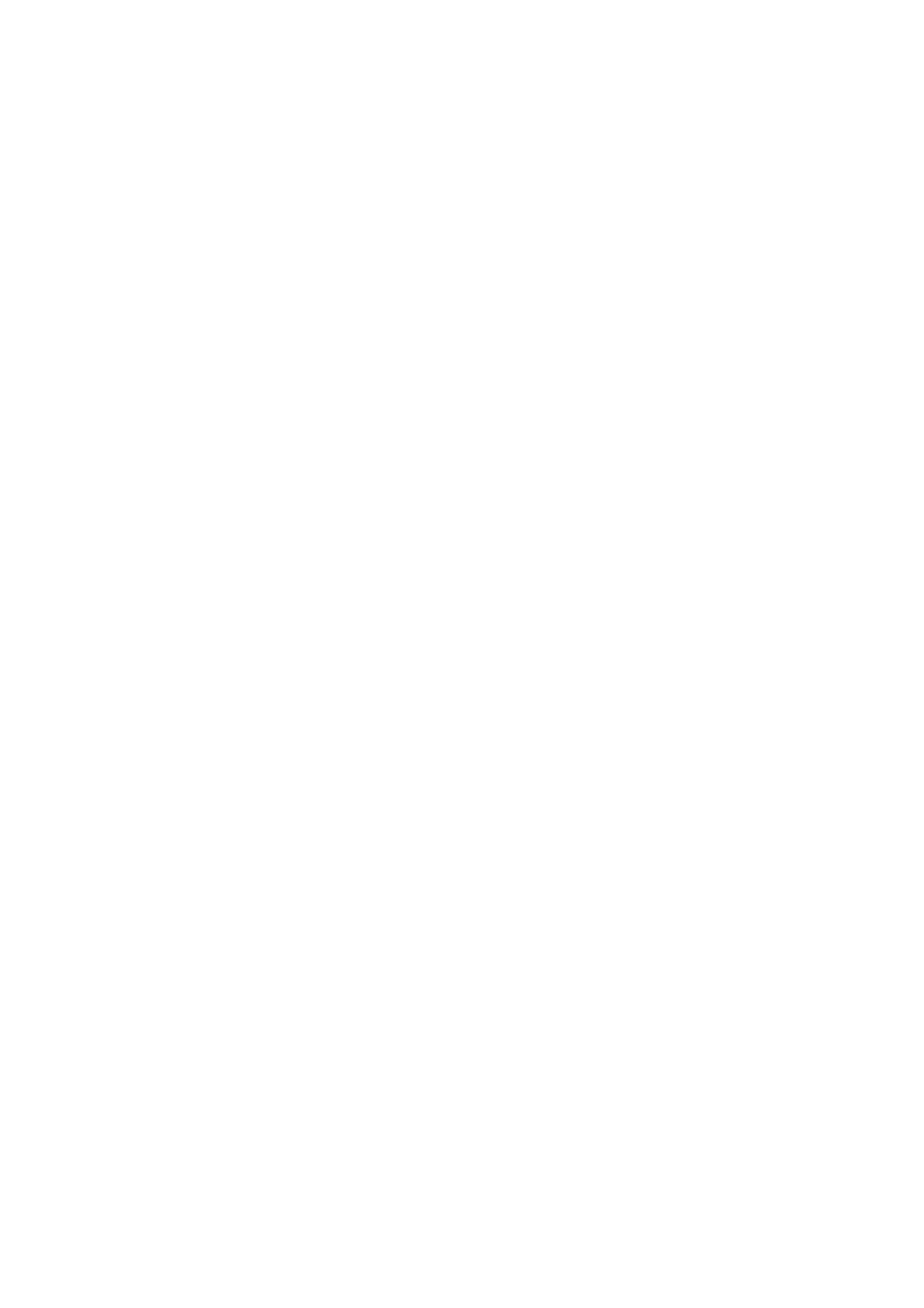# **ANNEX**

### **GUIDELINES FOR EVALUATION AND REPLACEMENT OF LIFEBOAT RELEASE AND RETRIEVAL SYSTEMS**

### **General**

1 New SOLAS regulation III/1.5, which is expected to enter into force on 1 January 2013, requires that for all ships, on-load release mechanisms<sup>\*</sup> not complying with paragraphs 4.4.7.6.4 to 4.4.7.6.6 of the LSA Code, as amended by resolution MSC.320(89) (hereinafter called "the LSA Code"), be replaced or modified not later than the next scheduled dry-docking after 1 July 2014, but not later than 1 July 2019.

2 Considering that paragraphs 4.4.7.6.4 to 4.4.7.6.6 of the LSA Code represent important safety improvements, manufacturers should carry out a self assessment of their types of existing lifeboat release and retrieval systems in accordance with these Guidelines at the earliest available opportunity.

3 An Administration, or a recognized organization acting on its behalf, should carry out a design review to check that the type of existing lifeboat release and retrieval systems comply with paragraphs 4.4.7.6.4 to 4.4.7.6.6 of the LSA Code and should witness the performance test to check that it is performed in accordance with appendix 1 of these Guidelines. This evaluation should be completed not later than 1 July 2013 and the report should be submitted in accordance with paragraph 14 below.

4 Administrations, or recognized organizations acting on their behalf, should, when applying SOLAS regulation III/1.5, ensure that an evaluation of the type of existing lifeboat release and retrieval system is undertaken, for compliance with paragraphs 4.4.7.6.4 to 4.4.7.6.6 of the LSA Code, in accordance with these Guidelines.

5 A flowchart of the lifeboat release and retrieval system evaluation process, is set out in appendix 2.

6 On each ship, fall preventer devices in accordance with the Guidelines for the fitting and use of fall preventer devices (FPDs) (MSC.1/Circ.1327) should be employed for each existing lifeboat release and retrieval system until the system is:

- .1 found compliant with the LSA Code; or
- .2 modified and found compliant with the LSA Code; or
- .3 found compliant with paragraphs 4.4.7.6.4 to 4.4.7.6.6 of the LSA Code and paragraphs 16 and 17 (overhaul examination) of these Guidelines; or
- .4 modified and found compliant with paragraphs 4.4.7.6.4 to 4.4.7.6.6 of the LSA Code and paragraphs 16 and 17 (overhaul examination) of these Guidelines; or
- .5 replaced by a new lifeboat release and retrieval system.

<sup>\*</sup> For the purpose of these Guidelines, the expression "on-load release mechanism" has been replaced by "lifeboat release and retrieval system" (see paragraph 9.1).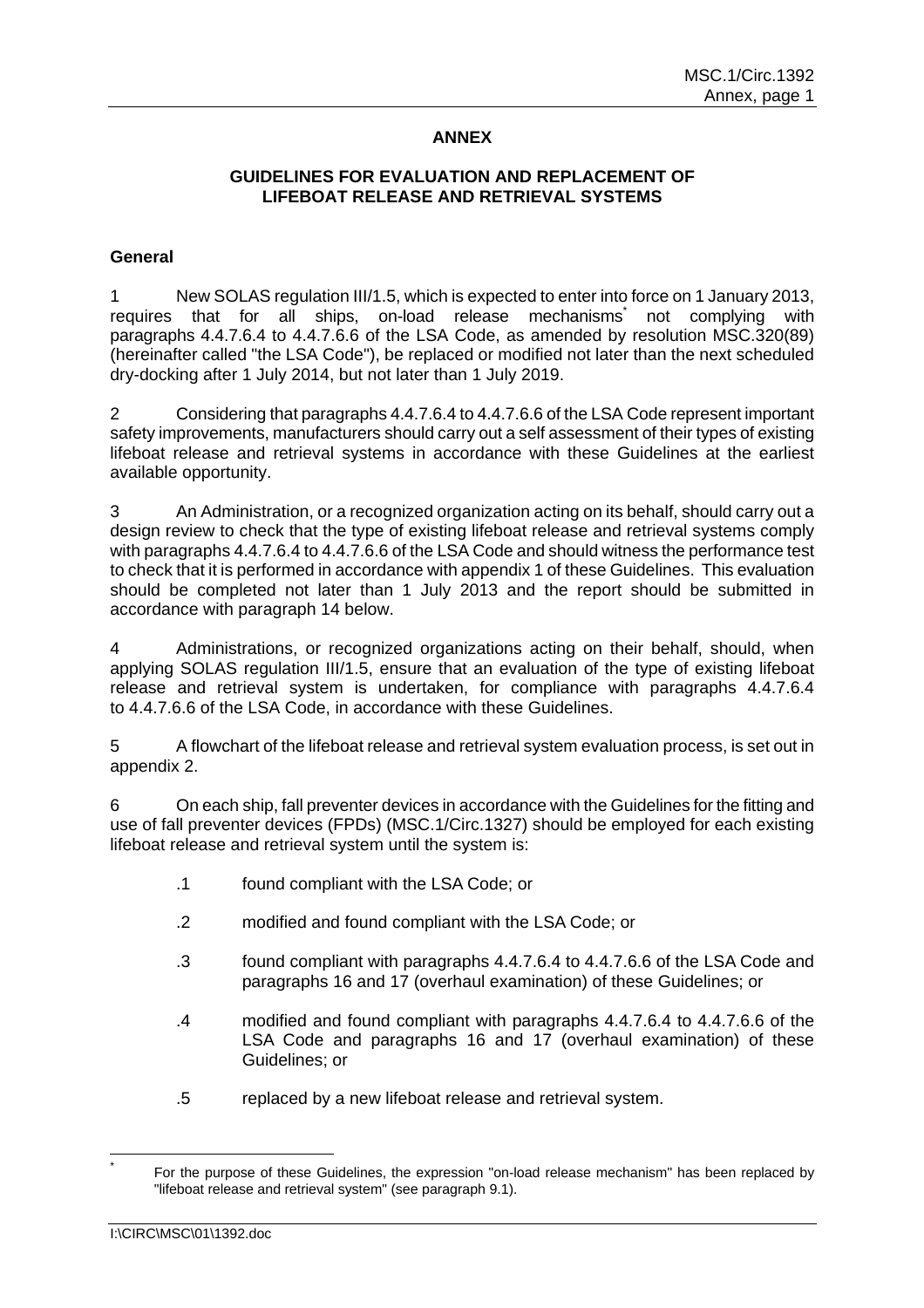### **Modifications**

7 A lifeboat release and retrieval system that has been determined to be non-compliant in accordance with these Guidelines may be modified to comply with the requirements of the revised paragraphs 4.4.7.6.4 to 4.4.7.6.6 of the LSA Code and the requirements of the existing applicable Code, provided that the modified release and retrieval system is evaluated in accordance with these Guidelines.

8 A type of lifeboat release and retrieval system that, after modification, complies with the requirements of the revised paragraphs 4.4.7.6.4 to 4.4.7.6.6 of the LSA Code and the requirements of the existing applicable Code should be identified as a system compliant after modification and reported as such. The report should include both the identification of the original type and the modified type.

## **Definitions**

9 For the purpose of these Guidelines, the definitions given hereunder should apply, in accordance with the following figure.



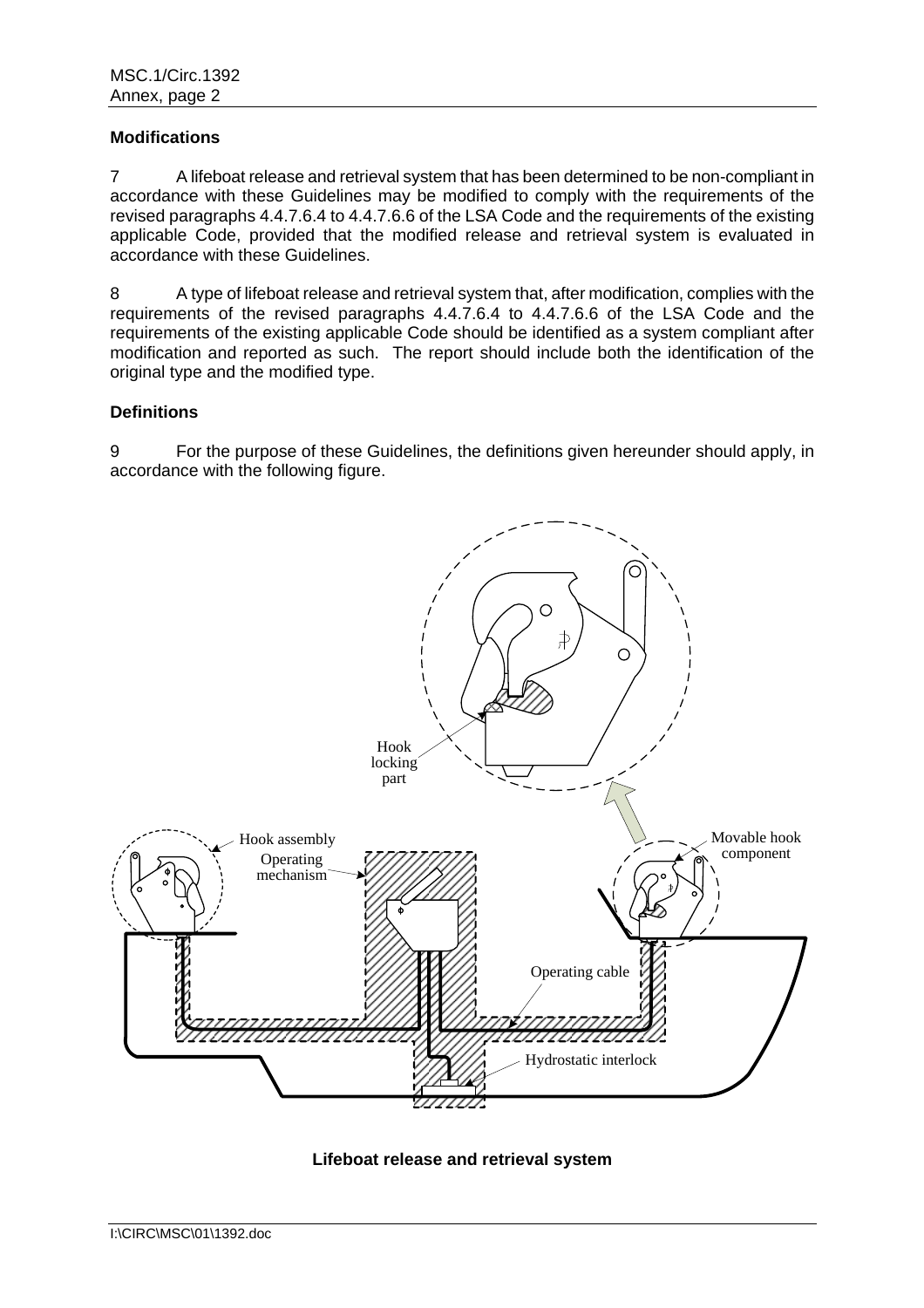9.1 *Lifeboat release and retrieval system* is the means by which the lifeboat is connected to, and released from, the lifeboat falls for lowering, launch and retrieval. It comprises the hook assembly and operating mechanism.

9.2 *Hook assembly* is the mechanism, attached to the lifeboat, which connects the lifeboat to the lifeboat falls.

9.3 *Movable hook component* is that part of the hook assembly in direct contact with the connection with the lifeboat falls which moves to enable release from the falls.

9.4 *Hook locking part* is the component(s) within a hook assembly which holds the movable hook component in the closed position until activated by the operating mechanism to release the hook. This activation may be performed through other components within the hook assembly.

9.5 *Operating mechanism* is the means by which the operator activates the opening, or release, of the movable hook component. It includes the operating handle, linkages/cables and hydrostatic interlock, if fitted.

9.6 *Type*, in relation to the design of a lifeboat release and retrieval system, means an identical lifeboat release and retrieval system of given safe working load, make and model (thus any change to the materials of construction, design arrangement or dimensions constitutes a change of type).

9.7 *On-load release* is the action of opening the lifeboat release and retrieval system whilst there is load on the hook assemblies.

9.8 *Evaluation* is a design review and a performance test of a type of lifeboat release and retrieval system.

- 9.9 *Manufacturer*, with respect to existing lifeboat release and retrieval systems, is:
	- .1 the original equipment manufacturer; or
	- .2 a manufacturer of lifeboat release and retrieval systems who has taken on the responsibility for a range or type of lifeboat release and retrieval system; or
	- .3 any other person or entity which has taken responsibility for a range or type of lifeboat release and retrieval system when the original manufacturer no longer exists or supports the equipment.

9.10 *Modifications* are changes to the design of an approved lifeboat release and retrieval system which may affect compliance with the original approval requirements or the prescribed conditions for the use of the product.

9.11 *New lifeboat release and retrieval system* is a lifeboat release and retrieval system that has been approved in accordance with paragraph 4.4.7.6 of chapter IV of the LSA Code, as amended by resolution MSC.320(89).

9.12 *Existing lifeboat release and retrieval system* is a lifeboat release and retrieval system that has not been approved in accordance with paragraph 4.4.7.6 of chapter IV of the LSA Code, as amended by resolution MSC.320(89).

9.13 *Company* means company as defined in SOLAS regulation IX/1.2.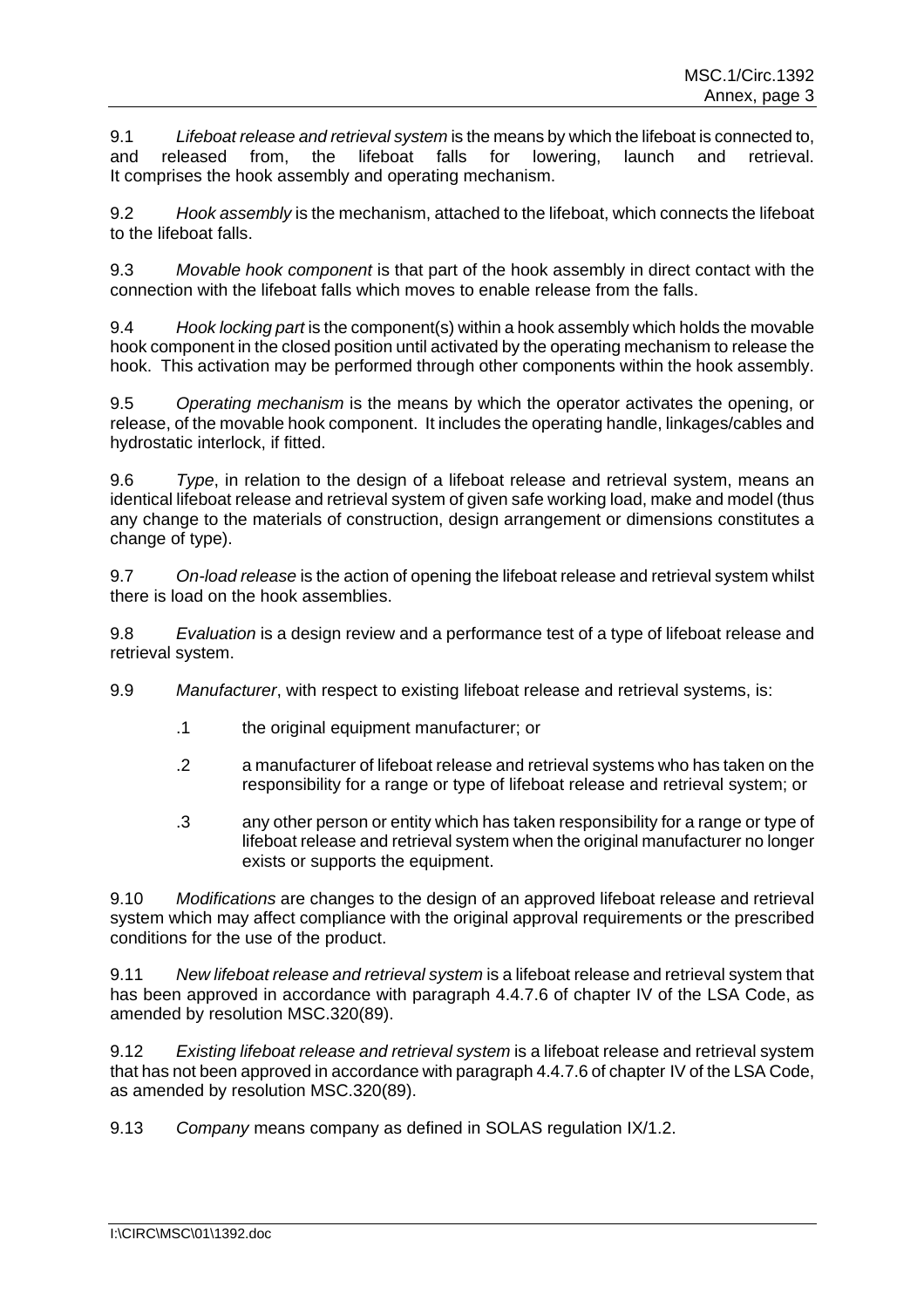#### **Design review**

10 Documentation and information for each type of lifeboat release and retrieval system should be submitted to the Administration, or recognized organization acting on its behalf, in order that an assessment can be carried out to determine compliance with paragraphs 4.4.7.6.4 to 4.4.7.6.6 of the LSA Code. The manufacturer should submit the approval certificate, along with all associated supporting design calculations, plans and testing documentation to the Administration or recognized organization acting on its behalf. The design information should include the specification and the installation instructions for the complete operating system as well as all safety instructions regarding the operating system and any interlocks provided. Any submission for testing of a lifeboat release and retrieval system that cannot be supported with the above-mentioned information should not be eligible for testing against the requirements of the LSA Code.

11 If the outcome of the design review is non-compliance with the applicable paragraphs of the LSA Code, the lifeboat release and retrieval system should be replaced or modified to be made compliant.

#### **Performance test**

12 After a successful completion of the design review, a performance test should be conducted by the manufacturer for each type of lifeboat release and retrieval systems for compliance with paragraphs 4.4.7.6.4 to 4.4.7.6.6 of the LSA Code, using the test specified in appendix 1 to these Guidelines. The performance test should be witnessed by the Administration or a recognized organization acting on its behalf.

13 Should any part of the lifeboat release and retrieval system fail at any stage during the test specified in paragraphs 1 to 4 of appendix 1, this type of lifeboat release and retrieval system should be deemed to be non-compliant and reported as such.

## **Reporting of the results of evaluation of existing lifeboat release and retrieval system**

14 The Administration should report the results of each type of existing lifeboat release and retrieval system evaluation carried out in accordance with these Guidelines to the Organization, based on the reporting procedure, as set out in appendix 3.

15 Depending on the outcome of the evaluation, every lifeboat release and retrieval system should be categorized as being either compliant, compliant after modification or non-compliant. Thereafter:

- .1 systems categorized as being compliant, or compliant after modification, may remain in service; and
- .2 every system categorized as being non-compliant should be replaced with a new system or modified to be made compliant.

#### **One-time follow-up overhaul examination**

16 Not later than the first scheduled dry-docking after 1 July 2014, every lifeboat release and retrieval system of a type found to be compliant in respect of the existing lifeboat release and retrieval system evaluation should be subject to an overhaul examination according to annex 1 to the Measures to prevent accidents with lifeboats (MSC.1/Circ.1206/Rev.1) by the manufacturer or by one of their representatives. The examination also includes verification that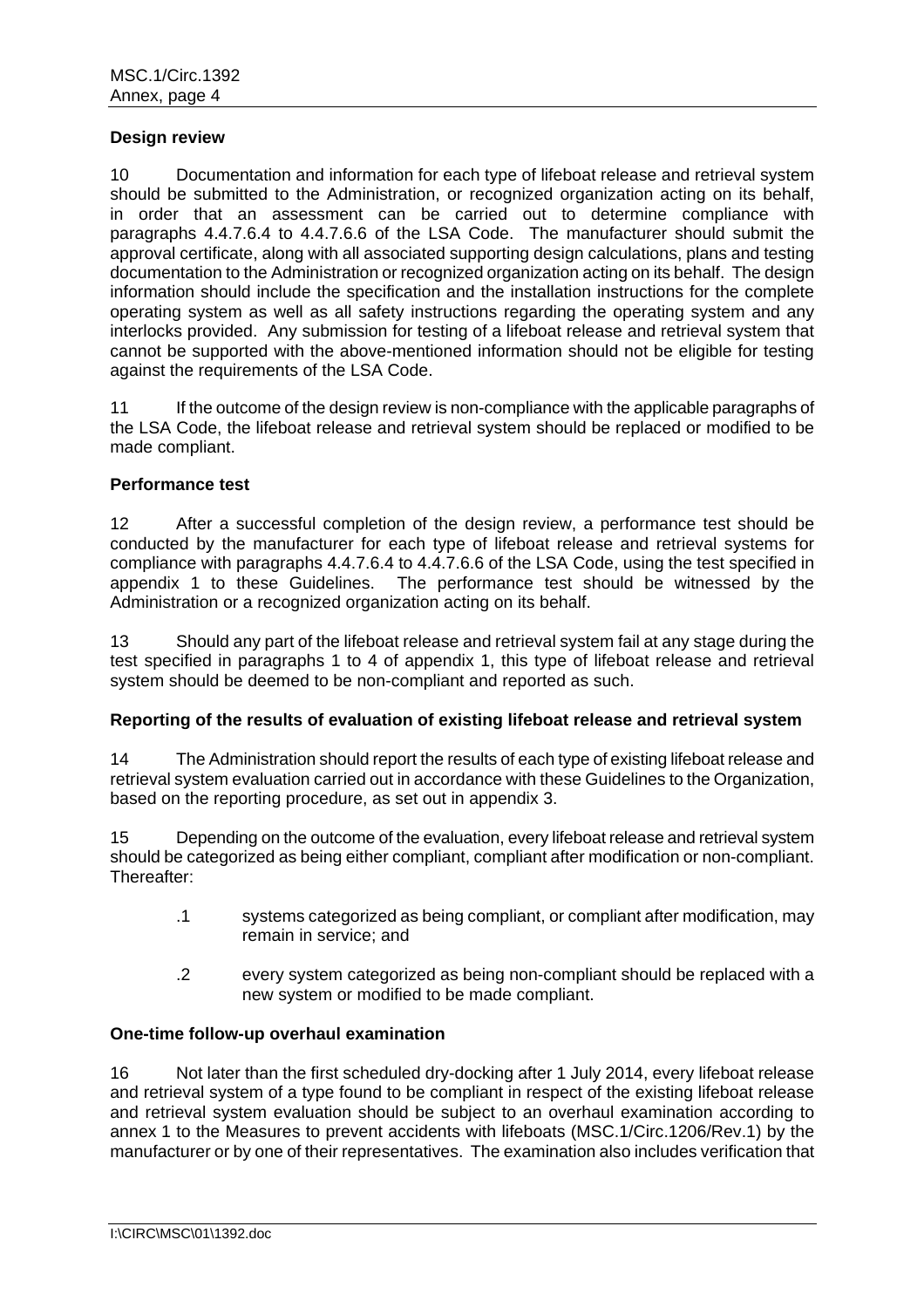the system examined is of the same type as the system that passed the evaluation and is suitable for the ship.

17 The scope of the overhaul examination should also include a detailed assessment of the condition of the components of the lifeboat release and retrieval system to observe the extent of wear, corrosion, erosion and other types of material degradation that may have occurred. Upon satisfactory completion of the overhaul examination, the manufacturer or one of their representatives should issue a factual statement to confirm this, for retention on board.

## **Procedure for replacement of non-compliant lifeboat release and retrieval systems**

18 The procedure outlined below should be followed in all cases where a lifeboat is to be fitted with replacement lifeboat release and retrieval systems with on-load release capability. It is noted that every lifeboat, complete with lifeboat release and retrieval system, is type-approved at manufacture and it is important to recognize that a lifeboat which is retro-fitted with a replacement lifeboat release and retrieval system to the satisfaction of the Administration should be regarded as offering a level of safety which is higher than that of the original installation.

19 Companies should, where possible, select replacement equipment acceptable to the lifeboat manufacturer. However, in cases where the lifeboat manufacturer is unable to offer a suitable replacement lifeboat release and retrieval system, the Company may select an alternative lifeboat release and retrieval system, with the agreement, if possible, of the lifeboat manufacturer.

20 The replacement equipment should be approved by the Administration or a recognized organization acting on its behalf, under the provisions of the LSA Code. Prior to the installation commencing, the Company should submit to the Administration, or a recognized organization acting on its behalf, for review and approval, as a minimum the following information:

- .1 the proposed replacement equipment including approval certification;
- .2 the engineering analysis of the replacement installation including:
	- .1 drawings of the original lifeboat release and retrieval system arrangement;
	- .2 detailed drawings showing clearly the proposed changes (e.g., position of suspension, lifeboat release and retrieval system, fixed structural connections of the release mechanism, link plates, including materials used for nuts and bolts with regard to strength and corrosion resistance); and
	- .3 if the drawings show that forces and/or force couples will change and/or the lifeboat release and retrieval system fixed structural connections of the release mechanism will change, calculation of static forces including a safety factor of 6, according to the LSA Code, from lifeboat release and retrieval system into lifeboat structure, including tension and shear forces in bolts, link plates, welds and keel shoe(s);
- .3 considering that a lifeboat release and retrieval system does not consist just of the hook assemblies themselves, but also of release handles, cabling, etc., in the lifeboat, the evaluation of a replacement hook assembly other than that originally provided in the lifeboat should include such factors as loadings of the release handle on the console, efficiency of any hydrostatic interlock in light and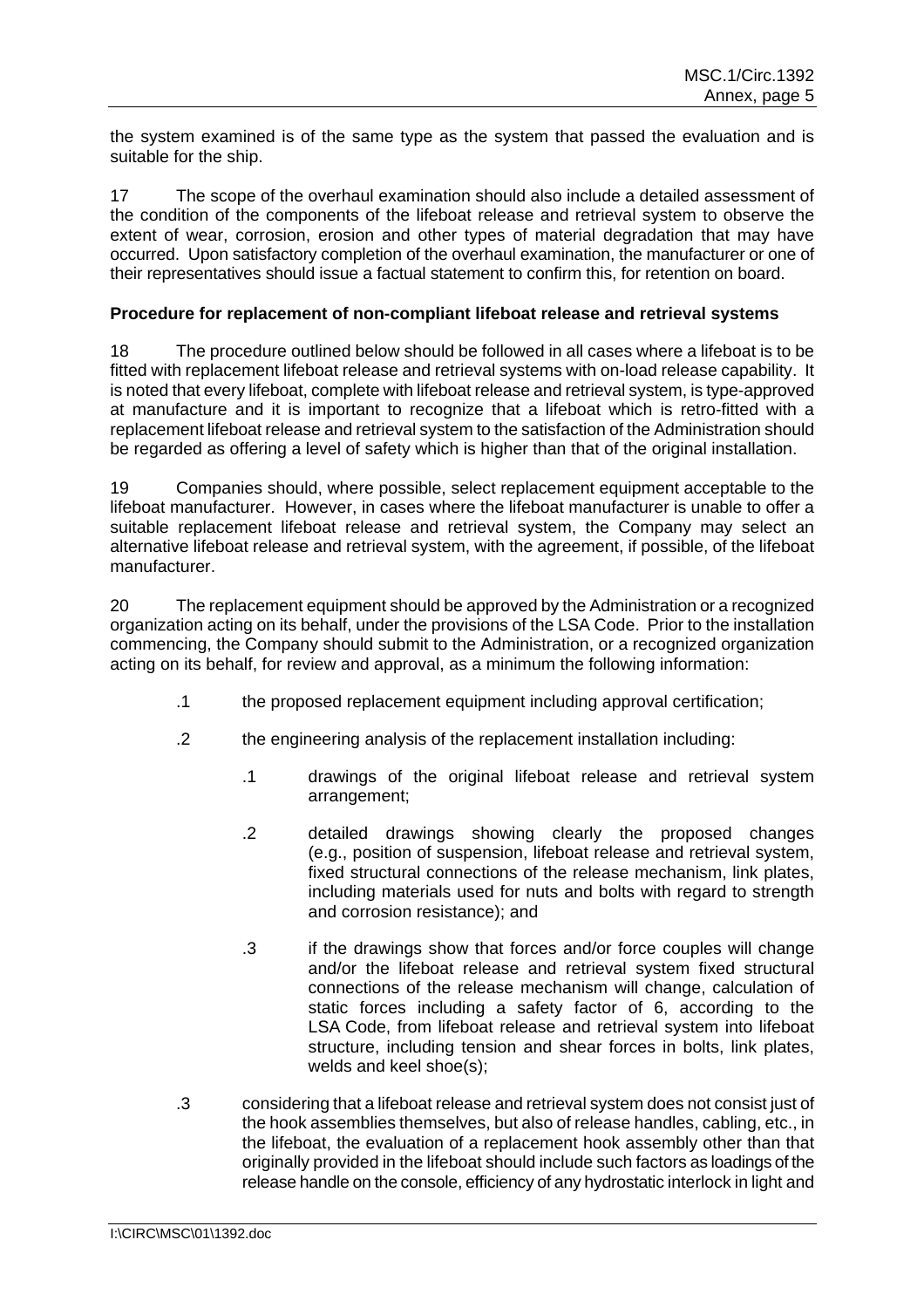loaded conditions, whether the size/configuration of the replacement equipment would affect the stability or seating space of the lifeboat, and its compatibility with its launching appliance;

- .4 amended operating and training manuals; and
- .5 identification of the person(s) responsible for design appraisal, installation work and post-installation testing and evidence of their competence.

21 The Administration, or a recognized organization acting on its behalf, may allow that hook fixed structural connections of the release mechanism and supporting structure which are not made of material corrosion resistant in the marine environment, as required by paragraph 4.4.7.6.9 of the LSA Code, need not be replaced if they are in a good condition and installed in a sheltered position inside the lifeboat.

22 A copy of the engineering drawing(s) approved by the Administration, or by the recognized organization acting on its behalf, should be used during installation and testing and retained on board.

23 The installation should be carried out by the manufacturer or by one of their representatives. All work carried out should be witnessed by the Administration, or by a recognized organization acting on its behalf. Valid operating and safety instructions should be posted at the operating position and adjacent to the lifeboat release and retrieval system(s).

24 Post-installation testing should be carried out by the manufacturer or by one of their representatives and comprise the following:

- .1 1.1 x load and simultaneous release test according to the Revised recommendation on testing of life-saving appliances (resolution MSC.81(70)), part 2, paragraph 5.3.1, or an equivalent method acceptable to the Administration;
- .2 load test according to the Revised recommendation on testing of life-saving appliances (resolution MSC.81(70)), part 2, paragraph 5.3.4, as amended by resolution MSC.226(82), if the fixed structural connections of the release mechanism of the lifeboat is modified; and
- .3 if the lifeboat is also a rescue boat and/or is installed on a cargo ship of 20,000 gross tonnage or above, the 5 knots installation test should be carried out, in accordance with the Revised recommendation on testing of life-saving appliances (resolution MSC.81(70)), part 2, paragraph 5.4.

25 All tests should be witnessed by the Administration, or by a recognized organization acting on its behalf, which should also verify that the installation complies in all respects with the documentation submitted by the Company and approved by the Administration, or a recognized organization acting on its behalf.

26 Following completion of installation testing, the Administration, or a recognized organization acting on its behalf, should issue a Statement of Acceptance, using the template set out in appendix 4, to the Company, for retention on board.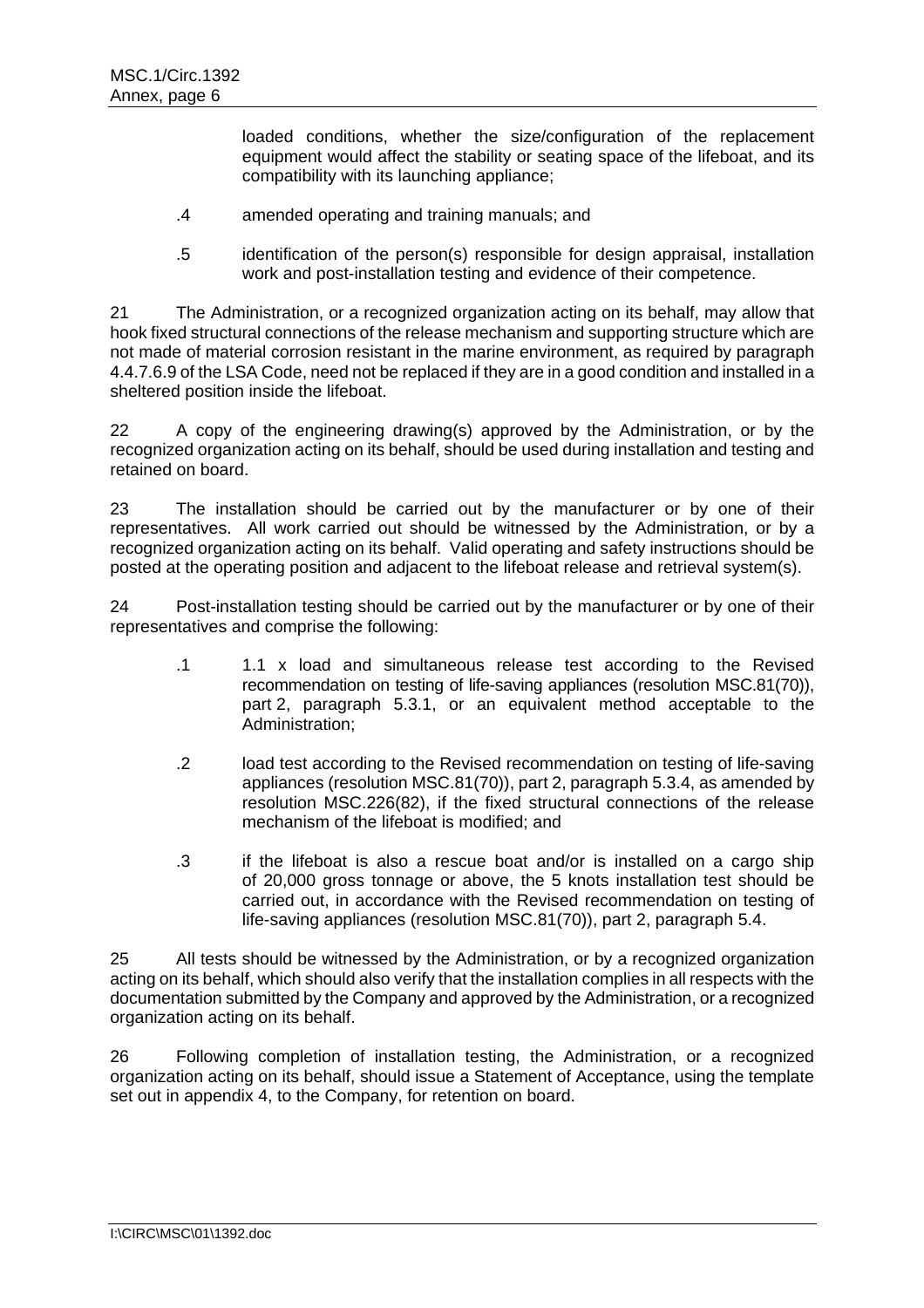### **TEST REQUIREMENTS FOR THE EVALUATION OF LIFEBOAT RELEASE AND RETRIEVAL SYSTEMS**

A release and retrieval system should be conditioned and tested as follows:

- .1 the lifeboat release and retrieval system and the longest used connection cable/linkage associated with the system should be mounted and adjusted according to instructions from the original equipment manufacturer and then loaded to 100% of its safe working load and released. Load and release should be repeated 50 times. During the 50 releases, the lifeboat release and retrieval system should be released simultaneously from each fall to which it is connected without any binding or damage to any part of the lifeboat release and retrieval system. The system should be considered as "failed" if any failure during the conditioning or unintended release occurs when load is applied but the system has not yet been operated;
- .2 the lifeboat release and retrieval system should then be disassembled, the parts examined and wear recorded. The release and retrieval system should then be reassembled;
- .3 the hook assembly, whilst disconnected from the operating mechanism, should then be tested 10 times with cyclic loading from zero load to 1.1 times the safe working load, at a nominal 10 seconds per cycle; unless the release and retrieval system has been specifically designed to operate as an off-load hook with on-load capability using the weight of the boat to close the hook, in this case the cyclic load should be from no more than 1% to 1.1 times the SWL; and
- .4 the cable and operating mechanism should then be reconnected to the hook assembly; and the lifeboat release and retrieval system should then be demonstrated to operate satisfactorily under its safe working load. The actuation force should be no less than 100 N and no more than 300 N, if a cable is used it should be the maximum length specified by the manufacturer, and secures in the same manner it would be secured in the lifeboat. The demonstration should verify that any interlocks, including hydrostatic interlocks, where fitted, indicators and handles are still functioning and are correctly positioned in accordance with the operation and safety instruction from the original equipment manufacturer. The release and retrieval system is deemed to have passed the testing under this appendix when the tests have been conducted successfully. The system should be considered as "failed" if any failure during this test or any unintended release or opening occurs.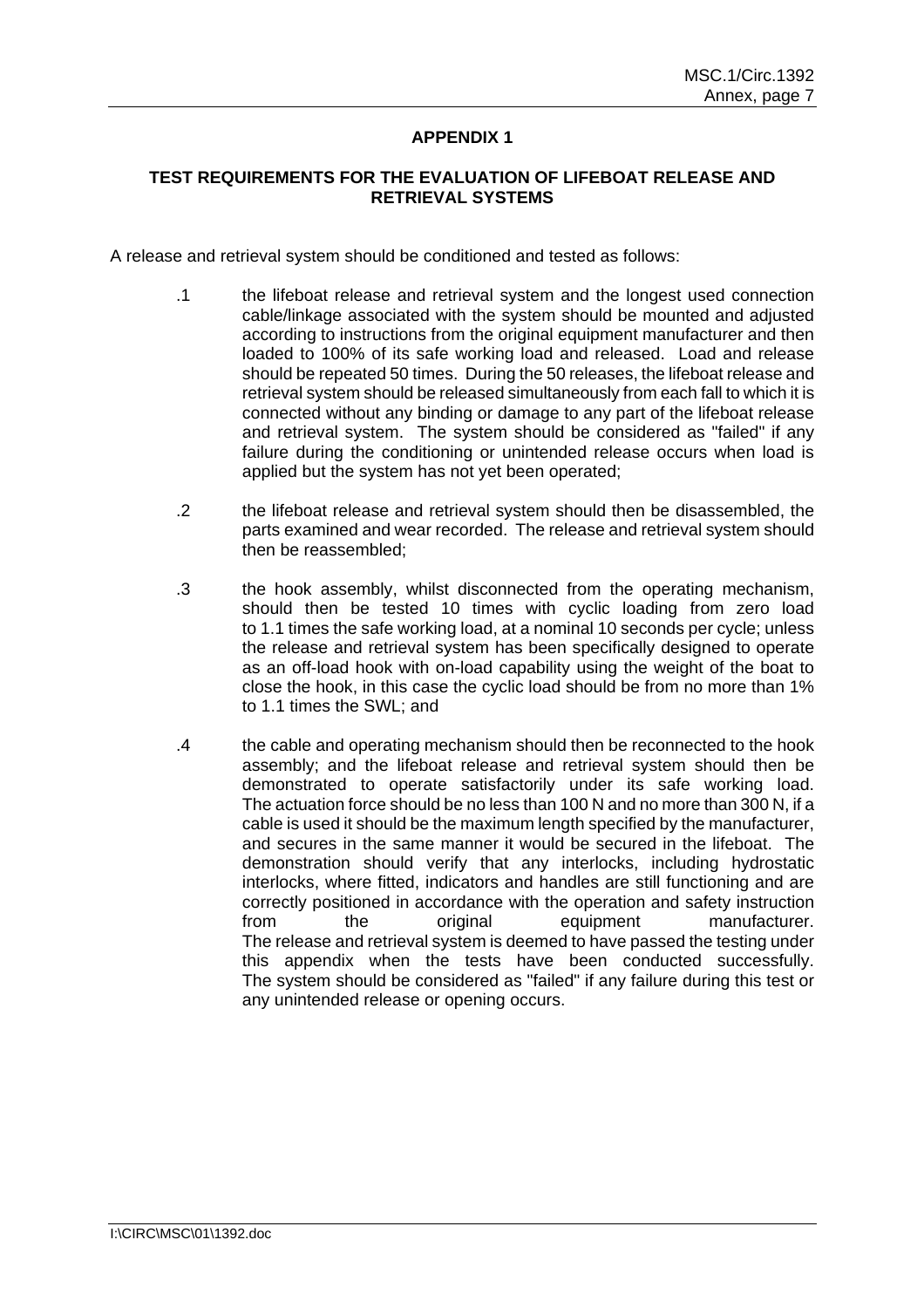### **EXISTING LIFEBOAT RELEASE AND RETRIEVAL SYSTEM EVALUATION PROCESS FLOW CHART**

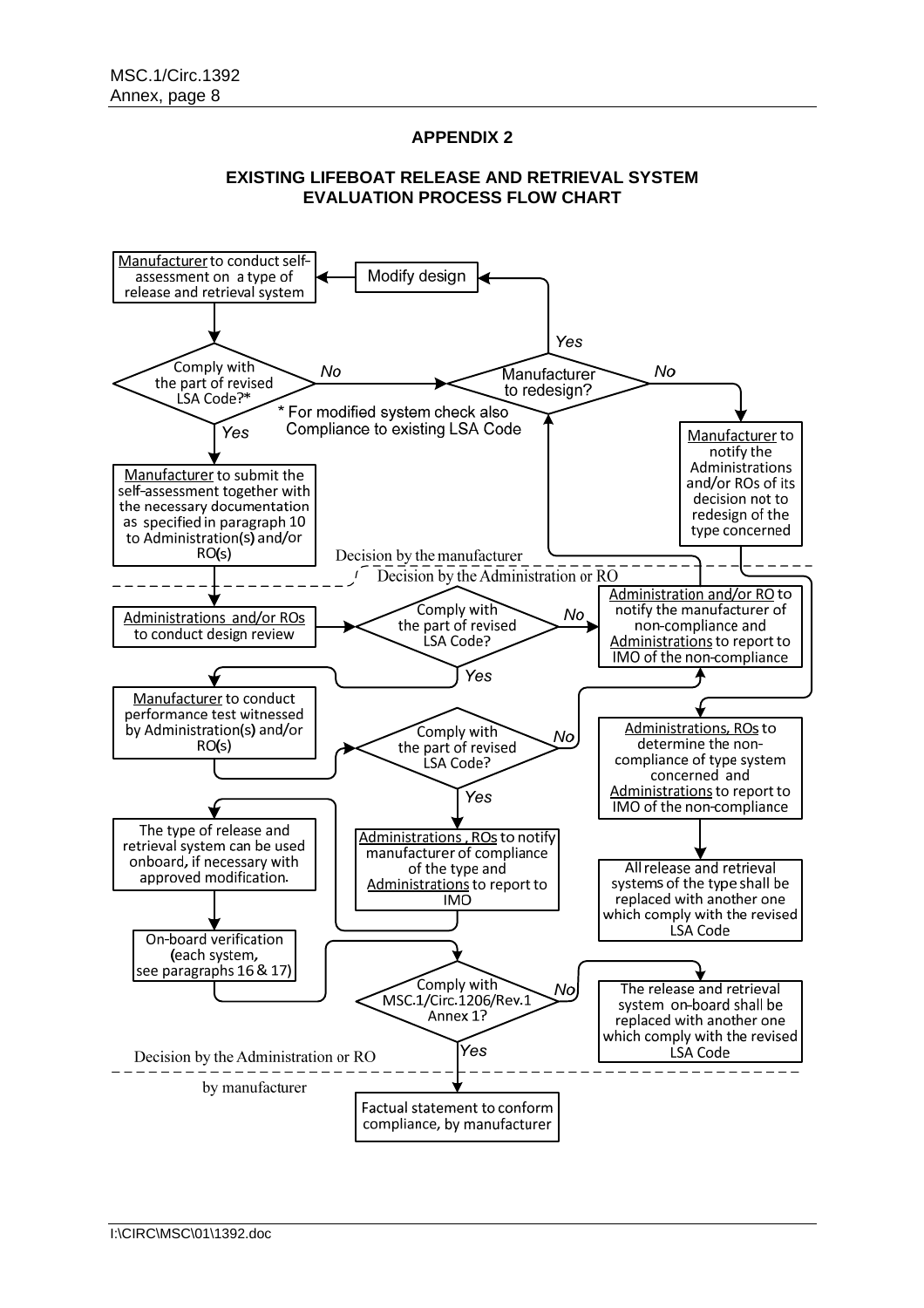# **INFORMATION ON THE EVALUATION OF EXISTING LIFEBOAT RELEASE AND RETRIEVAL SYSTEMS TO BE REPORTED**

The following information should be provided for each lifeboat release and retrieval system:

|                                                                                                                                                                  | <b>Name</b>                                                        |  |
|------------------------------------------------------------------------------------------------------------------------------------------------------------------|--------------------------------------------------------------------|--|
| <b>Manufacturer's Details</b>                                                                                                                                    | <b>Address</b>                                                     |  |
|                                                                                                                                                                  | <b>E-mail address</b>                                              |  |
| Lifeboat release and retrieval system                                                                                                                            | Type (see paragraph 9.6) and identification                        |  |
|                                                                                                                                                                  | <b>Original type and identification</b>                            |  |
| In case of modification                                                                                                                                          | Details of modification                                            |  |
| Specification of type (e.g., Maximum Safe<br>Working Load (SWL))                                                                                                 |                                                                    |  |
| Details of the Administration, or<br>recognized organization acting on its<br>behalf, undertaking the evaluation of the<br>lifeboat release and retrieval system | <b>Name</b>                                                        |  |
|                                                                                                                                                                  | <b>Address</b>                                                     |  |
|                                                                                                                                                                  | <b>E-mail address</b>                                              |  |
| Evaluation report details                                                                                                                                        | No.                                                                |  |
|                                                                                                                                                                  | <b>Date</b>                                                        |  |
| <b>Evaluation result</b>                                                                                                                                         | <b>Compliant / Non-compliant / Compliant after</b><br>modification |  |
| Report information                                                                                                                                               | Link to the relevant report (url)                                  |  |
| Reported by                                                                                                                                                      | Name of the Administration                                         |  |